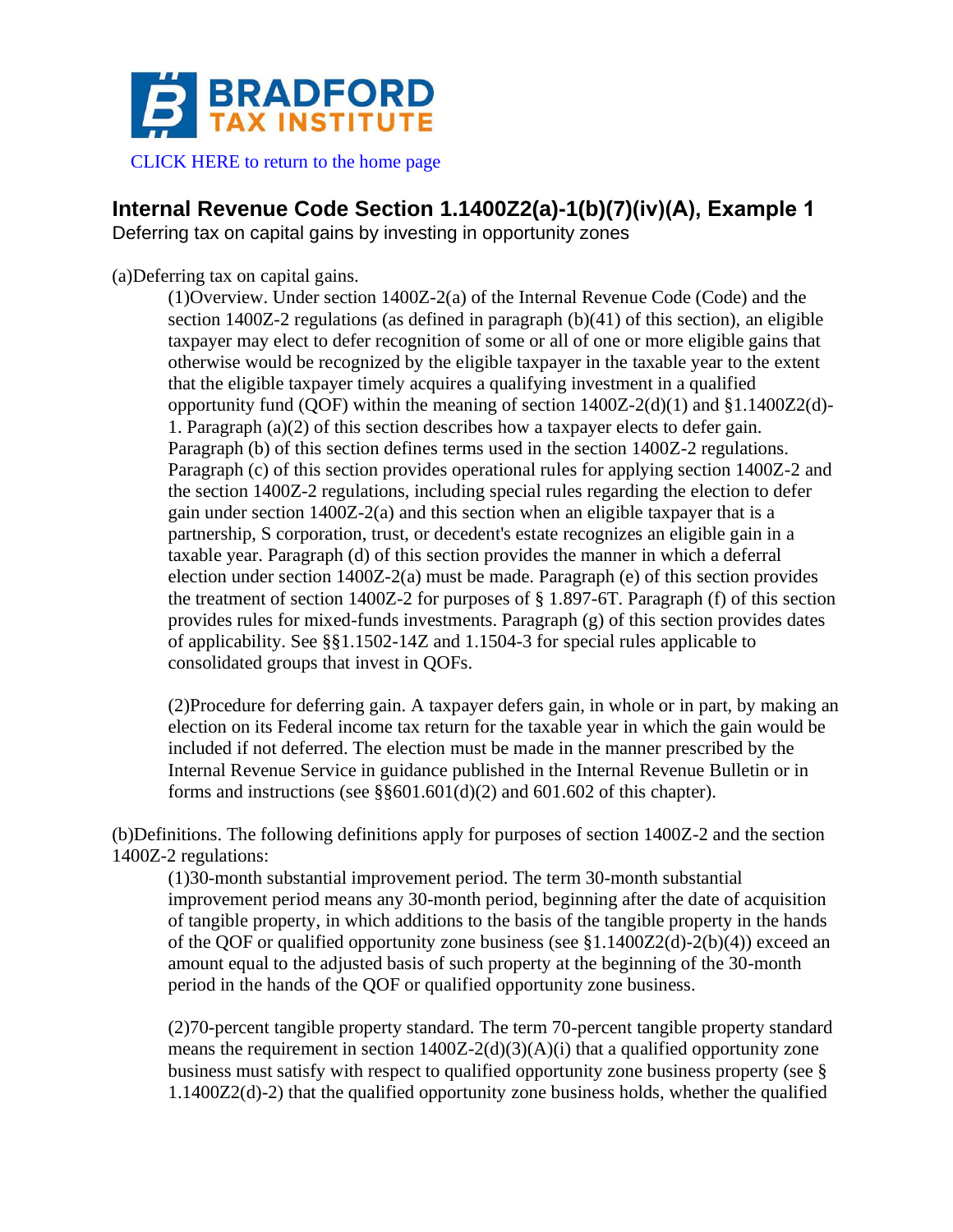opportunity zone business property is owned by the qualified opportunity zone business or leased by the qualified opportunity zone business from another person.

(3)70-percent use test. The term 70-percent use test means the test used to determine if a QOF or qualified opportunity zone business satisfies the requirement in sections 1400Z- $2(d)(2)(D)(i)(III)$  and  $1400Z-2(d)(3)(A)(i)$  that substantially all of the use of tangible property was in a qualified opportunity zone.

(4)90-percent investment standard. The term 90-percent investment standard means the requirement provided in section 1400Z-2(d)(1) that a QOF must hold at least 90 percent of its assets in qualified opportunity zone property, as defined in section 1400Z-2(d)(2) and  $\S1.1400Z2(d)-1(c)(1)$ , determined by the average of the percentage of qualified opportunity zone property held by the QOF as measured on the last day of the first sixmonth period and on the last day of the taxable year of the QOF.

(5)90-percent qualified opportunity zone property holding period. The term 90-percent qualified opportunity zone property holding period means the minimum portion of a QOF's holding period in stock of a corporation or interests in a partnership, during which the corporation or partnership qualifies as a qualified opportunity zone business in order for the stock or the partnership interests to meet the substantially all requirement under section  $1400Z-2(d)(2)(B)(i)(III)$  to be treated as qualified opportunity zone stock or the substantially all requirement under section  $1400Z-2(d)(2)(C)(iii)$  to be treated as qualified opportunity zone partnership interests, as applicable, held by the QOF.

(6)90-percent qualified opportunity zone business property holding period. The term 90 percent qualified opportunity zone business property holding period means the minimum portion of a QOF's or qualified opportunity zone business's holding period in tangible property during which the 70-percent use test with respect to the tangible property must be satisfied, in order for the tangible property to meet the requirement under section  $1400Z-2(d)(2)(D)(i)(III)$  to be treated as qualified opportunity zone business property held by the QOF or qualified opportunity zone business.

(7)180-day period.

(i) In general. Except as otherwise provided elsewhere in this section, the term 180-day period means the 180-day period referred to in section 1400Z-2(a)(1)(A) with respect to any eligible gain meeting the requirements of paragraph  $(b)(11)$  of this section that begins on the day on which the gain would be recognized for Federal income tax purposes if the eligible taxpayer did not elect under section 1400Z-2 and the section 1400Z-2 regulations to defer recognition of that gain.

(ii) 180-day period for RIC and REIT capital gain dividends.

(A) General rule. Unless the shareholder of a regulated investment company (RIC) or real estate investment trust (REIT) chooses to apply paragraph (b)(7)(ii)(B) of this section, the 180-day period for a RIC or REIT capital gain dividend begins on the last day of the shareholder's taxable year in which the capital gain dividend would otherwise be recognized by the shareholder.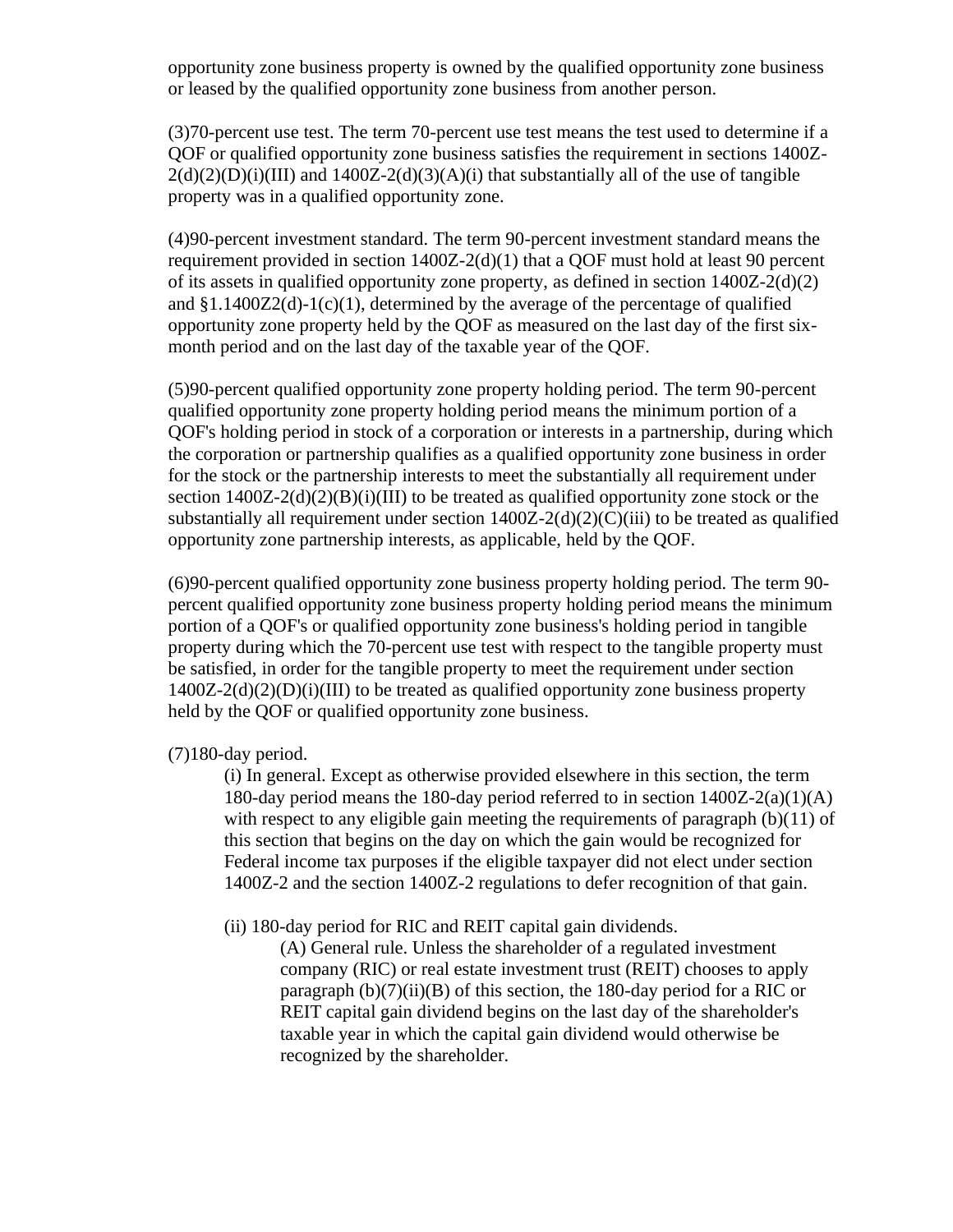(B) Elective rule. Notwithstanding the general rule in paragraph (b)(7)(ii)(A) of this section, a shareholder of a RIC or REIT may choose to treat the 180-day period with respect to a capital gain dividend that the shareholder receives from the RIC or REIT as beginning on the date of the dividend distribution; provided, however, that the aggregate amount of the shareholder's eligible gain with respect to capital gain dividends from the RIC or REIT is limited to the aggregate amount of capital gain dividends reported for that shareholder by the RIC for that shareholder's taxable year or designated for that shareholder by the REIT for that shareholder's taxable year.

(C) Undistributed capital gains. If section  $852(b)(3)(D)$  or  $857(b)(3)(C)$ (concerning undistributed capital gains) requires the holder of shares in a RIC or REIT to include an amount in the shareholder's long-term capital gains, the rule in paragraph  $(b)(7)(ii)(B)$  of this section does not apply to that amount. The 180-day period with respect to the included undistributed capital gain begins, at the shareholder's election, on either the last day of the RIC or REIT's taxable year or the last day of the shareholder's taxable year in which the amount would otherwise be recognized as long-term capital gains by the shareholder.

(iii) 180-day period for partners, S corporation shareholders, and owners of other passthrough entities. See paragraph  $(c)(8)$  and  $(9)$  of this section for rules relating to the determination of the 180-day period for partners, S corporation shareholders, or beneficiaries of a trust or decedent's estate in cases in which a partnership, S corporation, trust, or decedent's estate is not an eligible taxpayer with respect to an eligible gain, or does not make a deferral election with respect to an eligible gain.

(iv) Examples. The following examples illustrate the principles of paragraph  $(b)(7)(i)$  through (iii) of this section.



Example (1). Regular-way trades of stock. Individual A sells stock at a gain in a regular-way trade on an exchange (that is, in a transaction in which a trade order is placed on the trade date, and settlement of the transaction, including payment and delivery of the stock, occurs a standardized number of days after the trade date). The 180-day period with respect to A's gain on the stock begins on the trade date.

## (B)

Example (2). Capital gain dividends received by a REIT shareholder. REIT and Shareholder are calendar year taxpayers. REIT distributes a dividend to Shareholder on March 1, Year 1. REIT designates the March 1 dividend as a capital gain dividend before 30 days after the close of Year 1. Shareholder's 180 day period with respect to that capital gain dividend begins on December 31, Year 1. However, Shareholder may choose to begin the 180-day period on March 1, Year 1. If so, an equity interest in a QOF received by Shareholder in exchange for an investment of an amount corresponding to that capital gain dividend may be a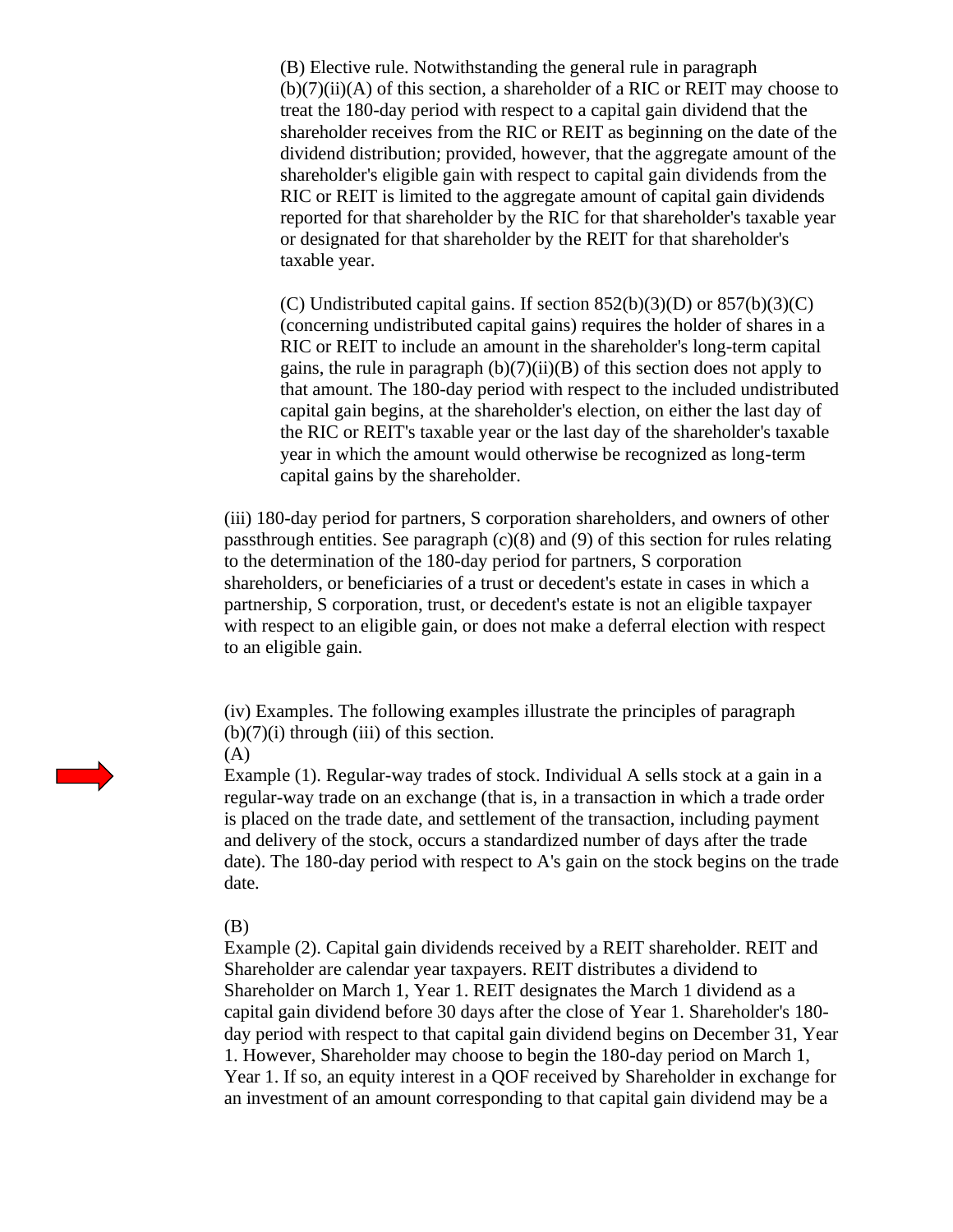qualifying investment to the extent that Shareholder's aggregate elected deferrals of dividends from REIT for Year 1 do not exceed Shareholder's aggregate capital gain dividends from REIT for the taxable year.

# (C)

Example (3). Multiple capital gain dividends received by a RIC shareholder. RIC is a calendar year taxpayer. RIC distributes a dividend of \$100 to Shareholder, a calendar year taxpayer, on March 1, Year 1 and distributes another dividend of \$50 to Shareholder on June 1, Year 1. RIC reports both the March 1 and June 1 dividends as capital gain dividends on Shareholder's Form 1099-DIV for Year 1. Shareholder's 180-day period with respect to both capital gain dividends begins on December 31, Year 1. However, Shareholder may choose to begin the 180-day period for the \$100 RIC capital gain dividend on March 1, Year 1, and may choose to begin the 180-day period for the \$50 RIC capital gain dividend on June 1, Year 1. Thus, if Shareholder makes a single investment of \$200 in a QOF in exchange for an eligible interest (as defined in paragraph  $(b)(12)$  of this section) on July 1, Year 1, absent any other eligible gain, Shareholder may treat \$150 of the eligible interest as a qualifying investment in the QOF (that is, the amount that corresponds to the aggregate amount of the RIC capital gain dividends in Year 1) and \$50 of the eligible interest as a non-qualifying investment therein.

## (D)

Example (4). Additional deferral of previously deferred gains.

(1) Facts. Taxpayer A invested in a QOF and properly elected to defer realized gain. On March 15, 2025, A disposes of its entire investment in the QOF in a transaction that, under sections  $1400Z - 2(a)(1)(B)$  and (b), triggers an inclusion of gain in A's gross income. Section 1400Z-2(b) determines the date and amount of the gain included in A's income. That date is March 15, 2025, the date on which A disposed of its entire interest in the QOF. A wants to make a deferral election with respect to A's gain from the disposal of the QOF investment.

(2) Analysis. Under paragraph (b)(7)(i) of this section, the 180-day period for making another investment in a QOF begins on the day on which section 1400Z-2(b) requires the prior gain to be included. As prescribed by section 1400Z- $2(b)(1)(A)$ , that is March 15, 2025, the date of the inclusion-triggering disposition. Thus, in order to make a deferral election under section 1400Z-2, A must invest the amount of the inclusion in the original QOF or in another QOF during the 180-day period beginning on March 15, 2025, the date when A disposed of its entire investment in the QOF.

(8)Boot. The term boot means money or other property that section 354 or 355 does not permit to be received without the recognition of gain.

(9)Consolidated group. The term consolidated group has the meaning provided in  $§1.1502-1(h).$ 

(10)Deferral election. The term deferral election means an election under section 1400Z-2(a) and the section 1400Z-2 regulations made before January 1, 2027, with respect to an eligible gain.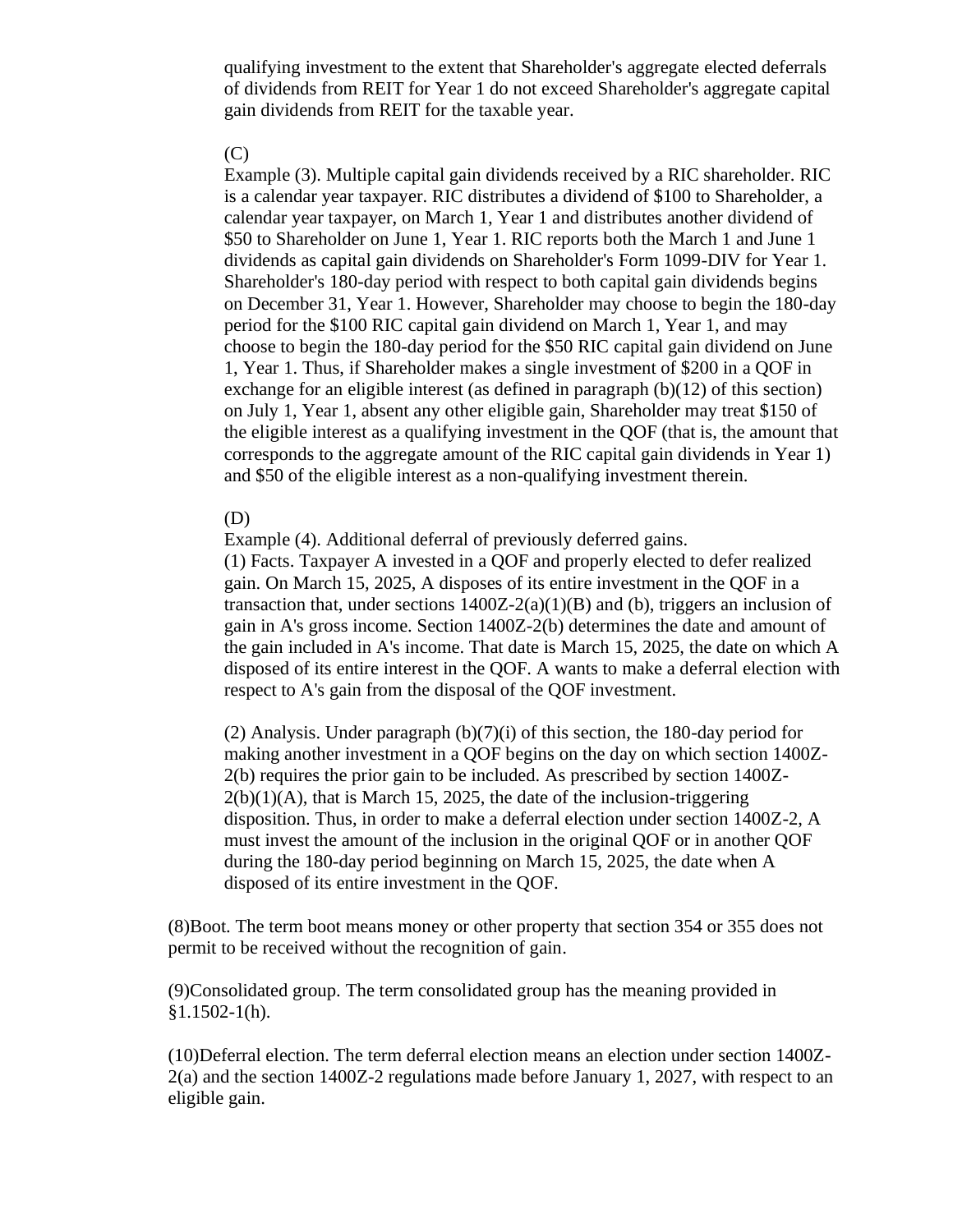(11)Eligible gain.

(i) In general. An amount of gain is an eligible gain, and thus is eligible for deferral under section 1400Z-2(a) and the section 1400Z-2 regulations, if the gain-

(A) Is treated as a capital gain for Federal income tax purposes or is a qualified 1231 gain within the meaning of paragraph  $(b)(11)(iii)(A)$  of this section, determined by-

> (1) Not taking into account any losses unless otherwise specified in the section 1400Z-2 regulations; and

> (2) Taking into account any other provision of the Code that requires the character of potential capital gain to be recharacterized or redetermined as ordinary income, as defined in section 64, for purposes of the Code;

(B) Would be recognized for Federal income tax purposes and subject to tax under subtitle A of the Code before January 1, 2027 (subject to Federal income tax), if section  $1400Z-2(a)(1)$  did not apply to defer recognition of the gain; and

(C) Does not arise from a sale or exchange of property with a person that, within the meaning of section  $1400Z-2(e)(2)$ , is related to-

> (1) The eligible taxpayer that would recognize the gain in the taxable year in which the sale or exchange occurs if section 1400Z- $2(a)(1)$  and the section 1400Z-2 regulations did not apply to defer recognition of the gain; or

(2) Any passthrough entity or other person recognizing and allocating the gain to the eligible taxpayer described in paragraph  $(b)(11)(i)(C)(1)$  of this section.

(ii) Portion of eligible gain not already subject to a deferral election. In the case of an eligible taxpayer who has made an election under section 1400Z-2(a) and the section 1400Z-2 regulations regarding some but not all of an eligible gain, the portion of that eligible gain with respect to which no election under section 1400Z-2(a) and the section 1400Z-2 regulations has been made remains an eligible gain for which a deferral election may be made.

# (iii) Qualified 1231 gains.

(A) Definition. A section 1231 gain (as defined in section  $1231(a)(3)(A)$ ) recognized on the sale or exchange of property defined in section 1231(b) (1231(b) property) is a qualified 1231 gain to the extent that it exceeds any amount with respect to the 1231(b) property that is treated as ordinary income under section 1245 or section 1250.

(B) 180-day period. For the applicable 180-day period with respect to a qualified 1231 gain, see paragraph (b)(7) of this section.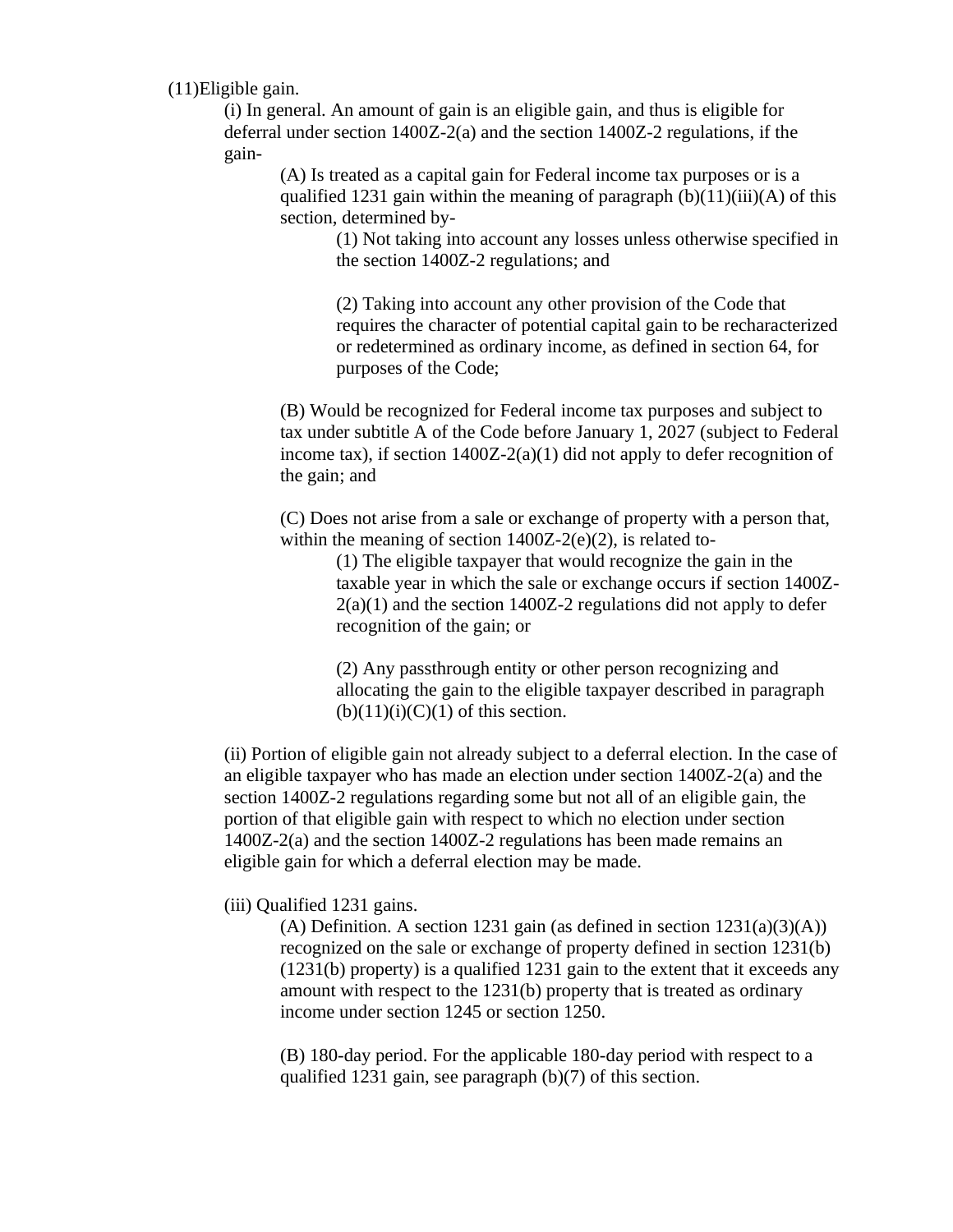(C) Attributes of included income when deferral ends. For the Federal income tax treatment of the later inclusion of a qualified 1231 gain deferred under section  $1400Z-2(a)(1)$  and the section  $1400Z-2$  regulations, see paragraph  $(c)(1)$  of this section.

(iv) Gain arising from an inclusion event.

(A) In general. Gain that is otherwise required to be included in gross income under § 1.1400Z2(b)-1(e)(1), whether from the disposition of an entire interest in a QOF or a disposition of a partial interest, may be eligible for deferral under section  $1400Z-2(a)(1)$ , provided that all of the requirements to elect to defer gain under section  $1400Z-2(a)(1)(A)$  are met. For purposes of determining whether such gain is eligible gain under section  $1400Z-2(a)(1)(A)$  and this paragraph  $(b)(11)(iv)(A)$ , the eligible taxpayer should treat such inclusion gain as if it was originally realized upon the occurrence of the inclusion event rather than on the sale or exchange that gave rise to the eligible gain to which the inclusion event relates.

(B) 180-day period. The 180-day period for investing gain from an inclusion event begins on the date of the inclusion event.

(C) Holding period. The holding period for a qualifying investment attributable to eligible gain arising from an inclusion event begins on the date that the gain is reinvested in a QOF.

(v) No deferral for gain realized upon the acquisition of an eligible interest. Gain is not eligible for deferral under section  $1400Z-2(a)(1)$  and the section  $1400Z-2$ regulations if such gain is realized upon the contribution, exchange, or other transfer of property to a QOF in exchange for an eligible interest (see paragraph  $(c)(6)(ii)(C)$  of this section) or the transfer of property to an eligible taxpayer in exchange for an eligible interest (see paragraph  $(c)(6)(iv)$  of this section).

(vi) Gain from section 1256 contracts and from positions in a straddle.

(A) General rule. Except as otherwise explicitly provided in paragraph  $(b)(11)(vi)(B)$ ,  $(C)$ , or  $(D)$  of this section, eligible gain for a taxable year does not include-

> (1) Gain from a section 1256 contract as defined in section  $1256(b)$ ;

(2) Gain from a position that was part of a straddle as defined in section 1092 (straddle) during the taxable year; or

(3) Gain from a position that was part of a straddle in a previous taxable year if, under section  $1092(a)(1)(B)$ , a loss from any position in that straddle is treated as sustained, subject to the limitations of section  $1092(a)(1)(A)$ , during the taxable year.

(B) Exception for net gain from certain section 1256 contracts. Paragraph  $(b)(11)(vi)(A)(1)$  of this section does not apply to the net gain during the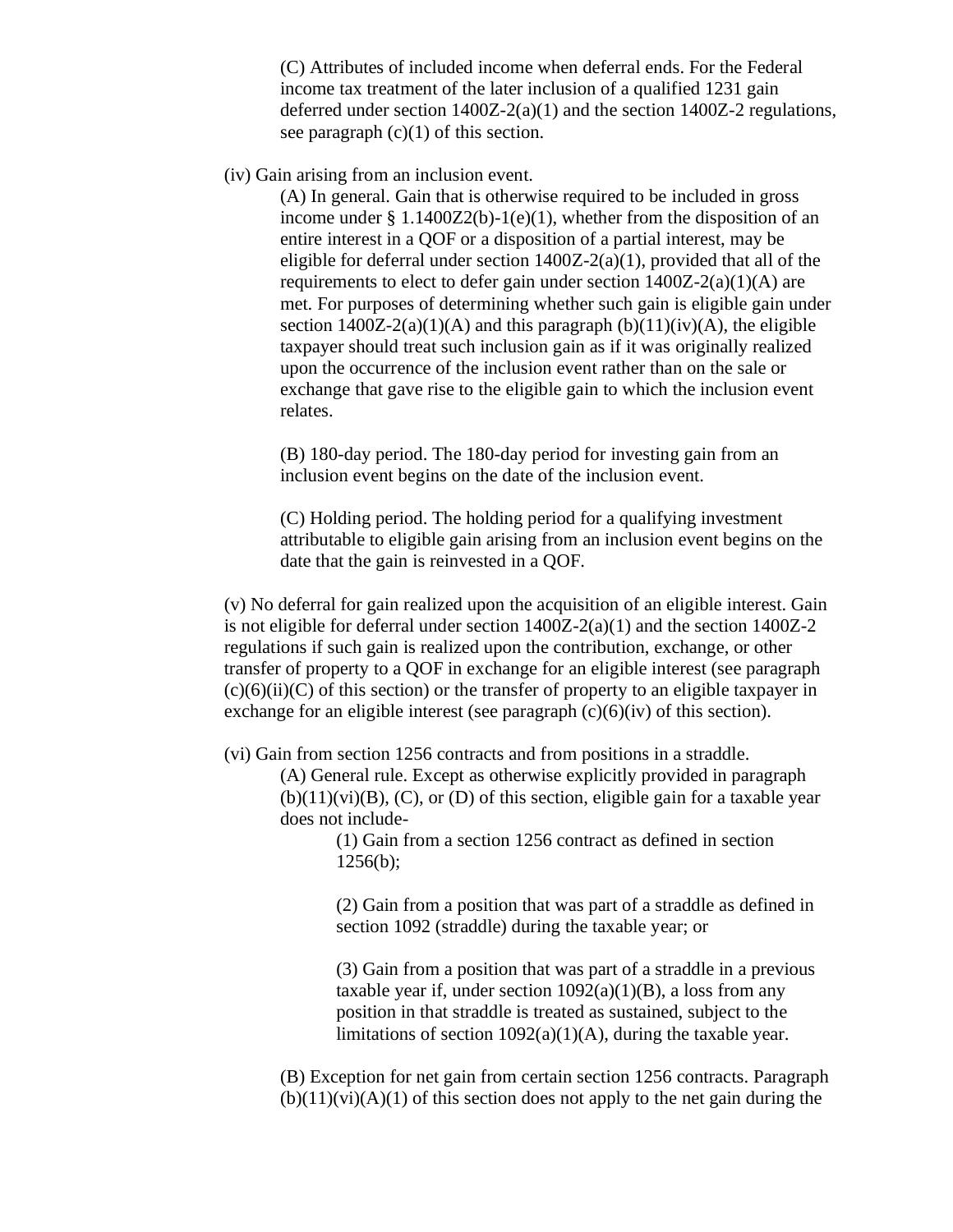taxable year from section 1256 contracts that were not part of a straddle at any time during the taxable year (qualified section 1256 contracts). For purposes of this paragraph  $(b)(11)(vi)(B)$ , the net gain during the taxable year from qualified section 1256 contracts is determined by taking into account all capital gains and losses from such contracts for the taxable year that are recognized for Federal income tax purposes, determined without regard to section 1400Z-2(a)(1). The 180-day period with respect to any eligible gain described in this paragraph  $(b)(11)(vi)(B)$  begins on the last day of the taxable year, and the character of that gain when it is later included under sections  $1400Z-2(a)(1)(B)$  and  $1400Z-2(b)$  is determined under the general rule in paragraph  $(c)(1)$  of this section. If, under section 1256(a)(4), section 1092 does not apply to a straddle, such straddle is not treated as a straddle for purposes of this paragraph  $(b)(11)(vi)(B).$ 

(C) Exception for net gain from certain identified straddles.

(1) Paragraph  $(b)(11)(vi)(A)$  of this section does not apply to the net gain during the taxable year from positions in a straddle if-

> (i) During the taxable year, the positions were part of an identified straddle under section 1092(a)(2), part of an identified mixed straddle under §1.1092(b)-3T (and, as applicable, § 1.1092(b)-6), part of an identified straddle under section 1256(d), or included in a mixed straddle account under §1.1092(b)-4T;

(ii) All gains and losses with respect to the positions that were part of such straddle or included in such mixed straddle account are recognized by the end of the taxable year (other than gain that would be recognized but for deferral under section 1400Z-2(a)(1));

(iii) None of the positions in such straddle or mixed straddle account were part of a straddle during the taxable year, other than a straddle described in paragraph  $(b)(11)(vi)(C)(1)(i)$  and (ii) of this section; and

(iv) None of the positions in such straddle or mixed straddle account were part of a straddle in a previous taxable year if, under section  $1092(a)(1)(B)$ , a loss from any position in such straddle is treated as sustained, subject to the limitations of section  $1092(a)(1)(A)$ , during the taxable year.

(2) For purposes of paragraph  $(b)(11)(vi)(C)(1)$  of this section, net gain during the taxable year from an identified straddle or mixed straddle account described in paragraph  $(b)(11)(vi)(C)(1)(i)$ through (iv) of this section is equal to the excess of the capital gains recognized in the taxable year for Federal income tax purposes, determined without regard to section 1400Z-2(a)(1),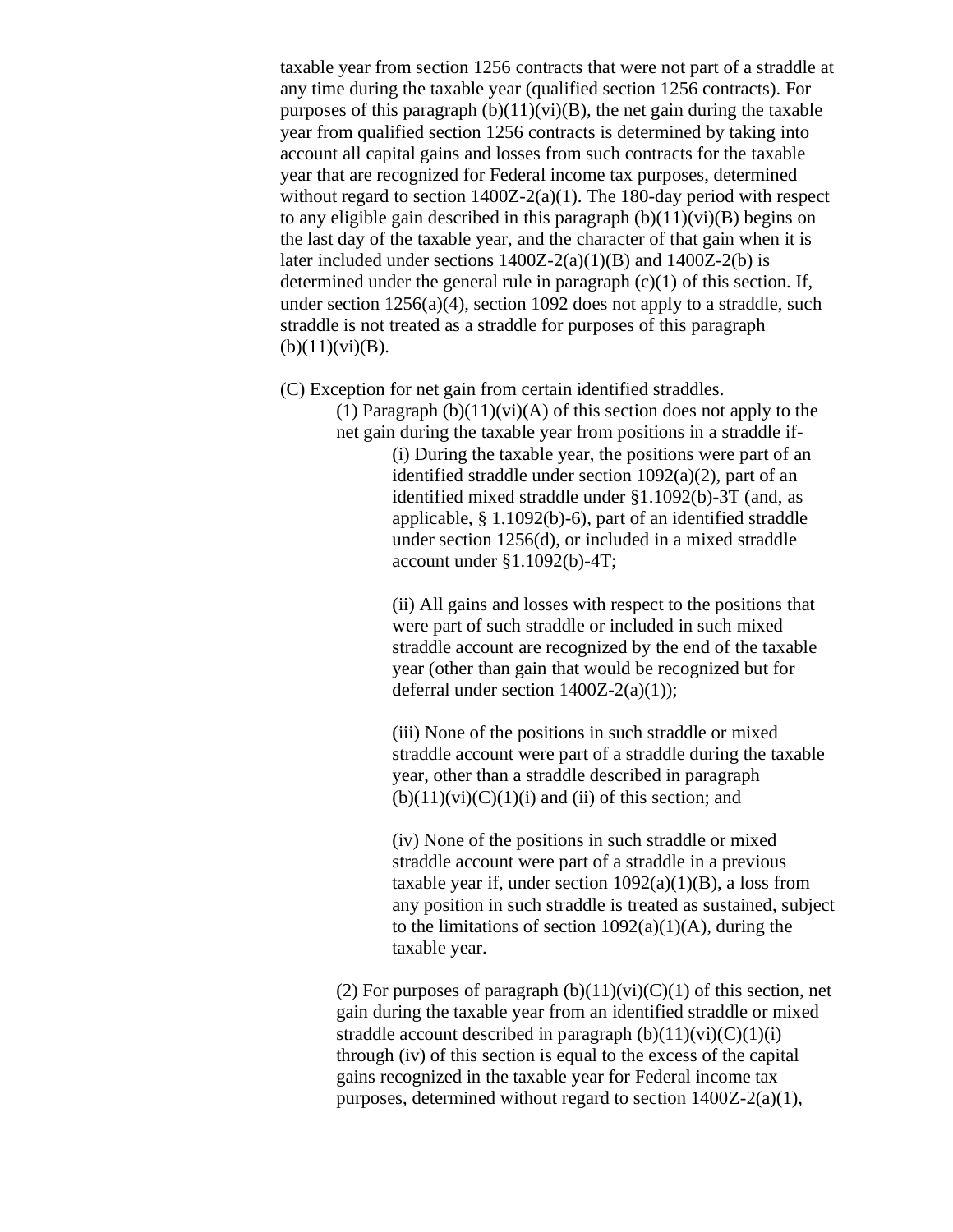from all of the positions that were part of that straddle over the sum of the capital losses and net ordinary loss (if any) from all of the positions that were part of that straddle. For purposes of this paragraph  $(b)(11)(vi)(C)(2)$ , capital gains and losses from an identified straddle or mixed straddle account include capital gains and losses from section 1256 contracts and other positions marked to market either upon termination or on the last business day of the taxable year, as well as annual account net gain from positions in a mixed straddle account covered by § 1.1092(b)-4T. In addition, for purposes of this paragraph  $(b)(11)(vi)(C)(2)$ , net ordinary loss means the excess of ordinary losses over ordinary gains.

(3) If a straddle is an identified straddle described in section  $1092(a)(2)$ , the basis adjustment provisions described in sections  $1092(a)(2)(A)(ii)$  and (iii) must be applied in determining the net gain during the taxable year from positions that were part of that straddle.

(4) The 180-day period with respect to any eligible gain described in paragraph  $(b)(11)(vi)(C)(2)$  of this section begins on the earlier of the date when all of the positions that are, or have been, part of the straddle are disposed of (or otherwise terminated) or the last day of the taxable year.

(5) If net gain described in paragraph  $(b)(11)(vi)(C)(2)$  of this section is deferred under section  $1400Z-2(a)(1)$ , that gain is not treated as unrecognized gain for purposes of section  $1092(a)(3)(A)(ii)$ .

(D) Additional exceptions to the general rule. Additional exceptions to the general rule in paragraph  $(b)(11)(vi)(A)$  of this section may be prescribed in guidance published in the Internal Revenue Bulletin (see §601.601(d)(2) of this chapter).

(E) Examples. The following examples illustrate the rules described in paragraph  $(b)(11)(vi)$  of this section. All of the examples assume that Taxpayer holds the positions described as capital assets and that Taxpayer holds no offsetting positions other than those described in the examples. (1)

Example (1). Taxpayer owns 100 shares of publicly traded Company X common stock and acquires put options on 100 shares of Company X common stock during the taxable year. Taxpayer does not make any straddle identifications under section 1092. During the taxable year, Taxpayer sells all 100 shares of its Company X common stock and has a \$40 capital gain. During the taxable year, Taxpayer also closes out all of its put options on Company X common stock and has a \$30 capital loss. That \$40 of capital gain is from a position that was part of a straddle during the taxable year because the position in Company X common stock and the position in put options on Company X stock are offsetting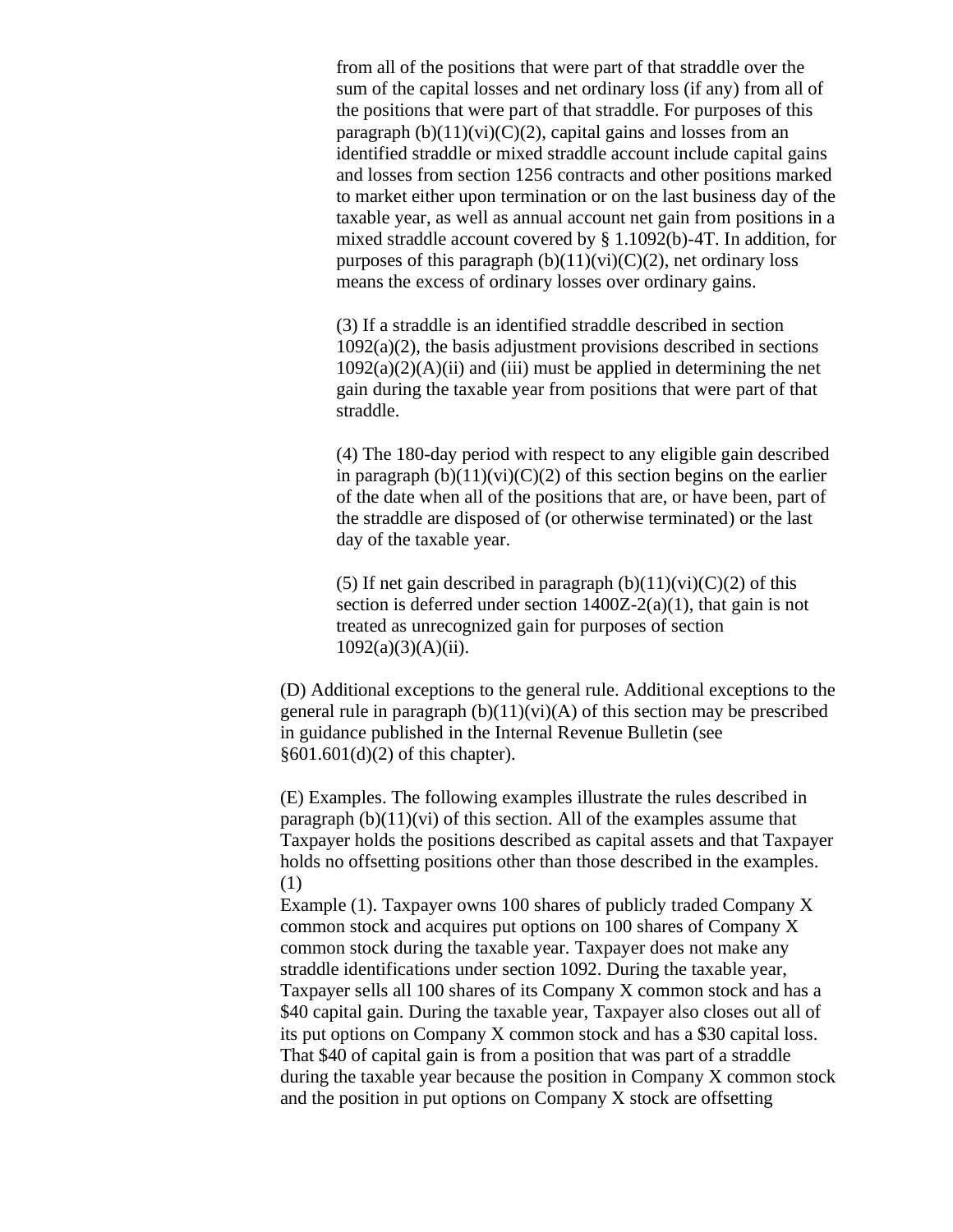positions as defined in section 1092(c). Under paragraph  $(b)(11)(vi)(A)$  of this section, none of Taxpayer's \$40 of capital gain is eligible gain.

#### (2)

Example (2). Taxpayer's taxable year is the calendar year. Taxpayer owns 100 shares of publicly traded Company Y common stock and has a basis in each share of \$10.00. Taxpayer also owns put options on 100 shares of Company Y common stock. Taxpayer makes a valid and timely identification under section 1092(a)(2) of the 100 shares of Company Y common stock and the put options on the 100 shares of Company Y common stock. On January 10, Year 1, Taxpayer closes out all of the put options and has a \$30.00 capital loss. On March 10, Year 1, Taxpayer sells 40 shares of the Company Y common stock for \$11.00 per share. At the end of Year 1, the fair market value of each of the 60 remaining shares of Company Y common stock held by Taxpayer is \$10.50. Under section  $1092(a)(2)(A)(ii)$ , when the put options are closed out at a loss of \$30.00, the basis of each of Taxpayer's shares of Company Y common stock is increased by \$0.30 (\$30.00/100). Thus, Taxpayer has a gain of \$28.00 ((40  $*$  \$11.00)-(40  $*$  \$10.30)) on the sale of the 40 shares of Company Y common stock. Paragraph  $(b)(11)(vi)(A)$  of this section applies to all of Taxpayer's gain during the taxable year from the straddle. Because Taxpayer has unrecognized gain from the straddle at the end of the taxable year, paragraph  $(b)(11)(vi)(C)$  of this section does not shield any of Taxpayer's gain from that result. The \$28 of gain is thus not eligible gain. Taxpayer must recognize and include in taxable income for the taxable year the \$28.00 capital gain. Under section  $1092(a)(2)(A)(iv)$ , Taxpayer may not deduct the \$30.00 loss from the put options.

## (3)

Example (3). The facts are the same as in paragraph  $(b)(11)(vi)(E)(2)$  of this section (Example 2), except Taxpayer sells the 100 shares of Company Y common stock on March 10, Year 1, for \$11.50 per share. Under section  $1092(a)(2)(A)(ii)$ , as in paragraph  $(b)(11)(vi)(E)(2)$  of this section (Example 2), when the put options are closed out at a loss of \$30.00, the basis of each of Taxpayer's shares of Company Y common stock is increased by \$0.30 (\$30.00/100). Taxpayer has a gain of \$120.00  $((100 * $11.50) - (100 * $10.30))$  on the sale of the 100 shares of Company Y common stock. Taxpayer has net gain during the taxable year from the identified straddle of \$120.00. Under paragraph  $(b)(11)(vi)(C)$  of this section, paragraph  $(b)(11)(vi)(A)$  of this section does not apply to prevent the \$120.00 net gain from being eligible gain. As in paragraph  $(b)(11)(vi)(E)(2)$  of this section (Example 2), under section  $1092(a)(2)(A)(iv)$ , Taxpayer may not deduct the \$30.00 loss from the put options.

### (4)

Example (4). Taxpayer's taxable year is the calendar year. Taxpayer owns 100 shares of publicly traded Company Z common stock and has a basis in each share of \$10. Taxpayer also owns put options on 100 shares of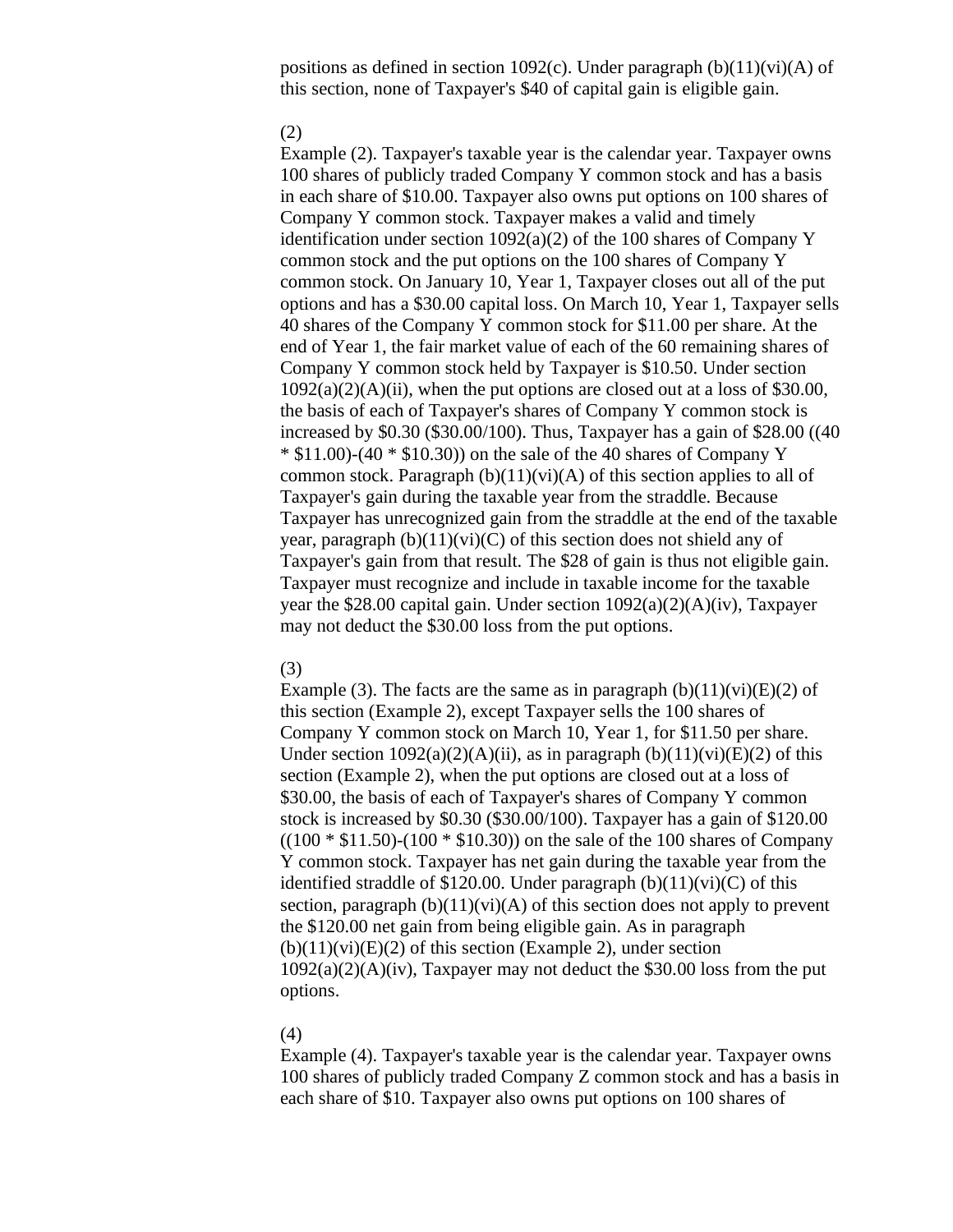Company Z common stock. In Year 1, Taxpayer closes out the put options at a \$100 loss. At the end of Year 1, the fair market value of each of the shares of Company Z common stock held by Taxpayer is \$15 and, under section 1092(a)(3), Taxpayer has \$500 of unrecognized gain. Because Taxpayer's unrecognized gain on the Company Z common stock at the end of Year 1 exceeds Taxpayer's loss on the put options, Taxpayer's loss is deferred under section 1092(a)(1). During Year 2, Taxpayer sells 40 shares of Company Z common stock for \$14 per share. Taxpayer has a gain of \$160 ((40  $*$  \$14)-(40  $*$  \$10)) on the sale of the 40 shares of Company Z common stock. Under paragraph  $(b)(11)(vi)(A)$  of this section, because Taxpayer's Company Z common stock was part of a straddle in a previous taxable year and a loss from a position in that straddle was deferred under section 1092(a) at the end of Year 1, the preceding taxable year, Taxpayer's \$160 Year 2 gain on the sale of the Company Z common stock is not eligible gain. At the end of Year 2, the fair market value of each of the 60 remaining shares of Company Z common stock held by Taxpayer is \$10 and Taxpayer has no unrecognized gain on its Company Z common stock. Under section 1092(a)(1)(B), Taxpayer's \$100 loss from Year 1 is treated as sustained in Year 2. Because Taxpayer has no unrecognized gain on its Company Z common stock at the end of Year 2, Taxpayer may deduct the \$100 loss in Year 2. In Year 3, Taxpayer sells the remaining 60 shares of Company Z common stock for \$50 per share. Taxpayer has a gain of \$2,400 ((60  $*$  \$50)-(60  $*$ \$10)) on the sale of the 60 shares of Company Z common stock. Because there was no loss from the straddle deferred under section 1092(a) at the end of Year 2, paragraph  $(b)(11)(vi)(A)$  of this section does not apply to prevent the \$2,400 of Year 3 net gain from being eligible gain.

## (5)

Example (5). Taxpayer's taxable year is the calendar year. On October 5, Year 1, Taxpayer buys 100 shares of publicly traded Exchange Traded Fund A (ETF A) and acquires offsetting section 1256 contracts on the index that underlies the ETF A shares. Taxpayer makes a valid and timely identification of all 100 ETF A shares and the offsetting section 1256 contracts under §1.1092(b)-3T. On December 31, Year 1, the fair market value of the ETF A shares has increased by \$500, and the fair market value of the section 1256 contracts has decreased by \$450. On December 31, Year 1, Taxpayer sells the ETF shares for a \$500 gain. In addition, under section  $1256(a)(1)$ , the section 1256 contracts are treated as sold for fair market value on December 31, Year 1, for a \$450 loss. Pursuant to §1.1092(b)-3T(b)(4), Taxpayer has a net short term capital gain from the identified mixed straddle of \$50 (\$500-\$450). Under paragraph  $(b)(11)(vi)(C)$  of this section, paragraph  $(b)(11)(vi)(A)$  of this section does not apply to prevent the \$50 of net short term capital gain from being eligible gain.

## (vii) [Reserved]

(viii) Eligible installment sale gains.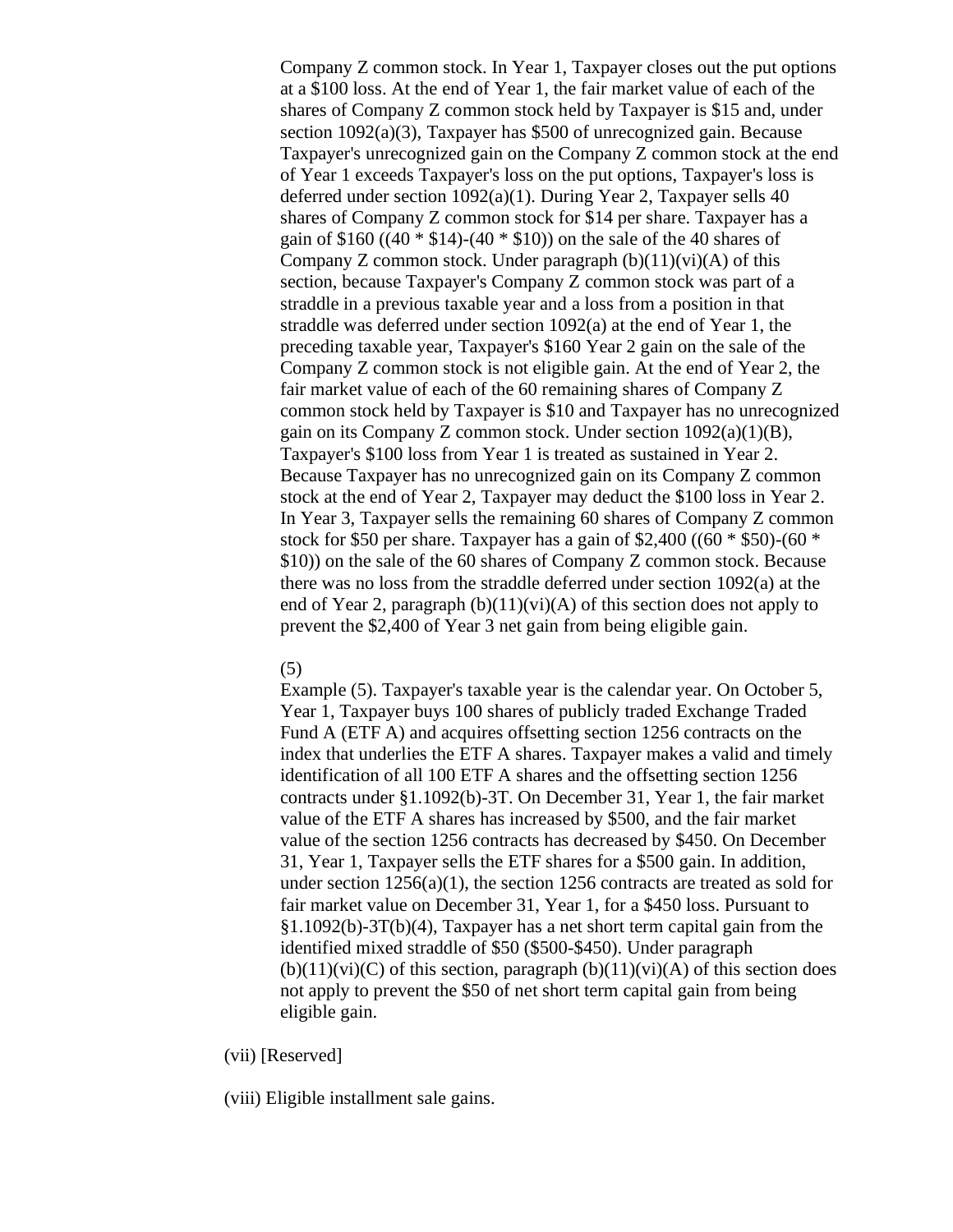(A) In general. The term eligible gain includes gains described in this paragraph (b)(11) that would be recognized by an eligible taxpayer under the installment method pursuant to section 453 and with §§1.453-1 through 1.453-12 for a taxable year, provided such gain otherwise meets the requirements of this paragraph  $(b)(11)$ . This includes gains recognized under the installment method under section 453 from an installment sale that occurred before December 22, 2017.

(B) 180-day period for gain from installment sales. For gains reported on the installment method, an eligible taxpayer may treat the date the payment on the installment sale is received or the last day of the taxable year in which the eligible taxpayer would have recognized the gain under the installment method as the beginning of the 180-day period described in paragraph (b)(7) of this section. Thus, if an eligible taxpayer receives one or more payments on an installment sale and treats the date the payment on the installment sale is received as the beginning of the 180-day period, each payment will begin a new 180-day period.

(ix) Additional rules for determining if gain is subject to Federal income tax. (A) Application of a treaty.

> (1) In general. For purposes of paragraph  $(b)(11)(i)(B)$  of this section, whether gain would be subject to Federal income tax is determined after application of any treaty exemption provision that an eligible taxpayer elects to apply under any applicable U.S. income tax convention.

> (2) Treaty waiver. An eligible taxpayer who is not a United States person within the meaning of section  $7701(a)(30)$  (or an eligible taxpayer who is a United States person within the meaning of section 7701(a)(30) but who is treated as a resident of another country under an applicable U.S. income tax convention) may not make an election to defer gain pursuant to section 1400Z-2(a) after the applicability date of this section (see paragraph (g) of this section) unless such eligible taxpayer irrevocably waives, in accordance with forms and instructions (see §601.602 of this chapter), any treaty benefits that would exempt such gain from being subject to Federal income tax at the time of inclusion pursuant to an applicable U.S. income tax convention. In the event that such forms and instructions that include such waiver have not yet been published when an election pursuant to paragraph  $(d)(1)$ of this section is required to be made, such an eligible taxpayer must attach a written statement, signed under penalties of perjury, to any forms on which an election is made pursuant to paragraph  $(d)(1)$  of this section, which states "With respect to gain deferred pursuant to an election under section 1400Z-2(a), the below signed taxpayer irrevocably waives any treaty benefits that would exempt such gain from being subject to Federal income tax at the time of inclusion pursuant to an applicable U.S. income tax convention." If such an eligible taxpayer chooses to apply the section 1400Z-2